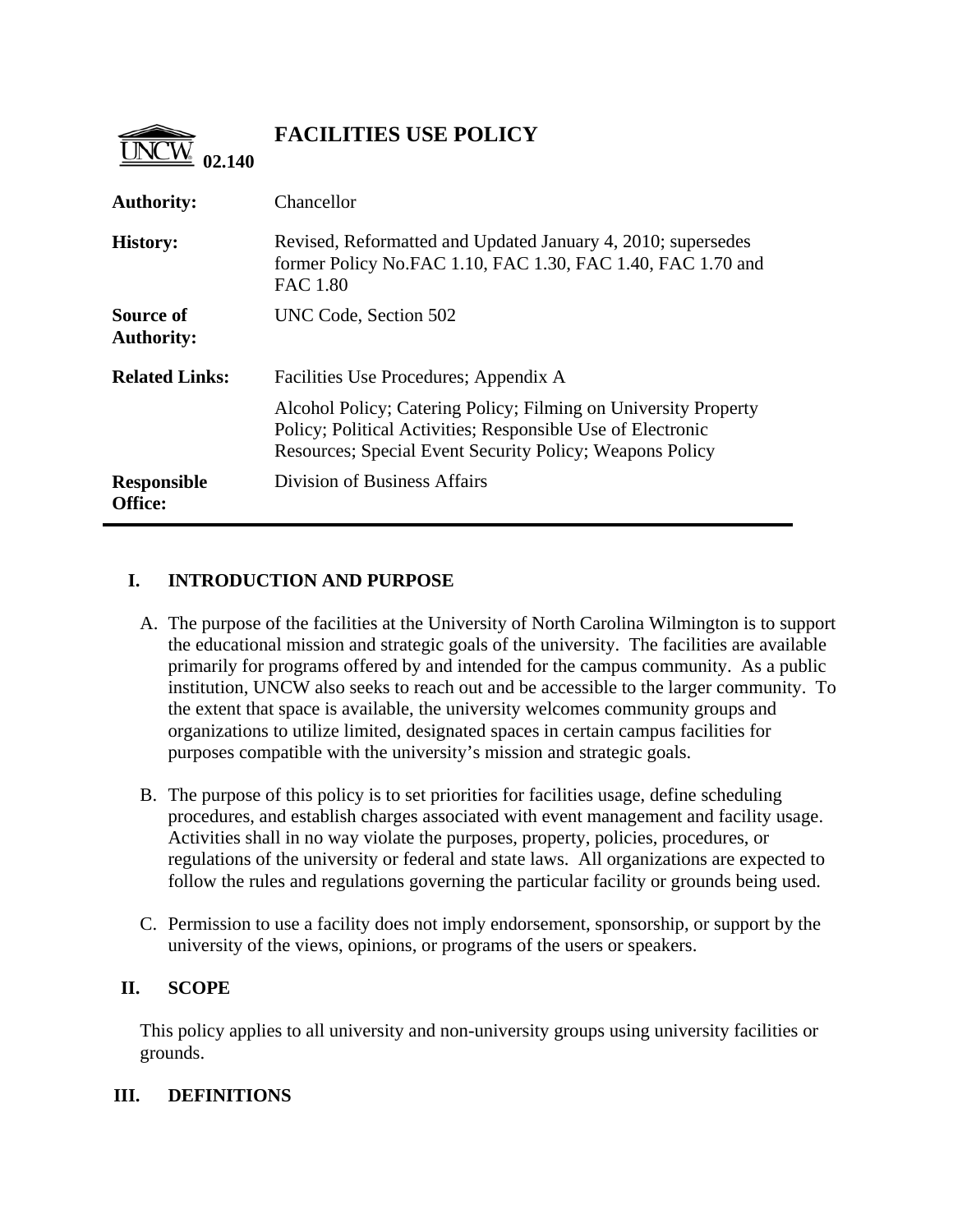#### A. Eligible Groups/Categories

- 1. University Group: an administrative or academic unit within the university, staffed by State employees acting within the scope of their employment. Also included in this group are the intercollegiate athletic department and teams, university committees, task forces, governance bodies, and councils.
- 2. Student Group: a group that has been recognized by the Campus Activities and Involvement Center as a "registered student group" under the rules of that office. The rules and a list of currently registered groups are available at <http://appserv02.uncw.edu/caic/StudentOrgs/index.asp>
- 3. University-associated entity or sponsored groups:
	- a. Not-for-profit organizations established and approved as recognized UNCW associated entities whose purpose is to support UNCW. See the list of approved entities, [Appendix A of this document](http://uncw.edu/policies/documents/APPENDIXAtoPolicy02.140.11.2009.pdf).
	- b. Entities sponsored by a university division, college, school, office, center or institute, department, or registered student group. Sponsorship requires assumption of financial responsibility for event related costs including damage assessments.
- 4. Other North Carolina State Agencies
- 5. Non-University Groups: all other categories of prospective users, even though some of the members or participants may be university personnel, alumni, or students. "Non-University Group" may be an individual, not-for-profit (must have a  $501(c)(3)$ ) letter on file to be considered a not-for-profit group), or for-profit organization.

## B. Related Terms

- 1. *Building Managers* are individuals with designated responsibility for the management of one or more university facilities. Not all facilities have a designated Building Manager.
- 2. *Events and Meetings* for the purpose of this document will be considered to be synonymous
- 3. *Event Managers* are UNCW staff designated as having the resources and skills to successfully manage events.
- 4. *Reserving Offices* are university offices that reserve specified facilities such as the Executive Development Center, Campus Life Complex (Campus Commons, Warwick Center, Fisher Student Center, Fisher University Union, and Burney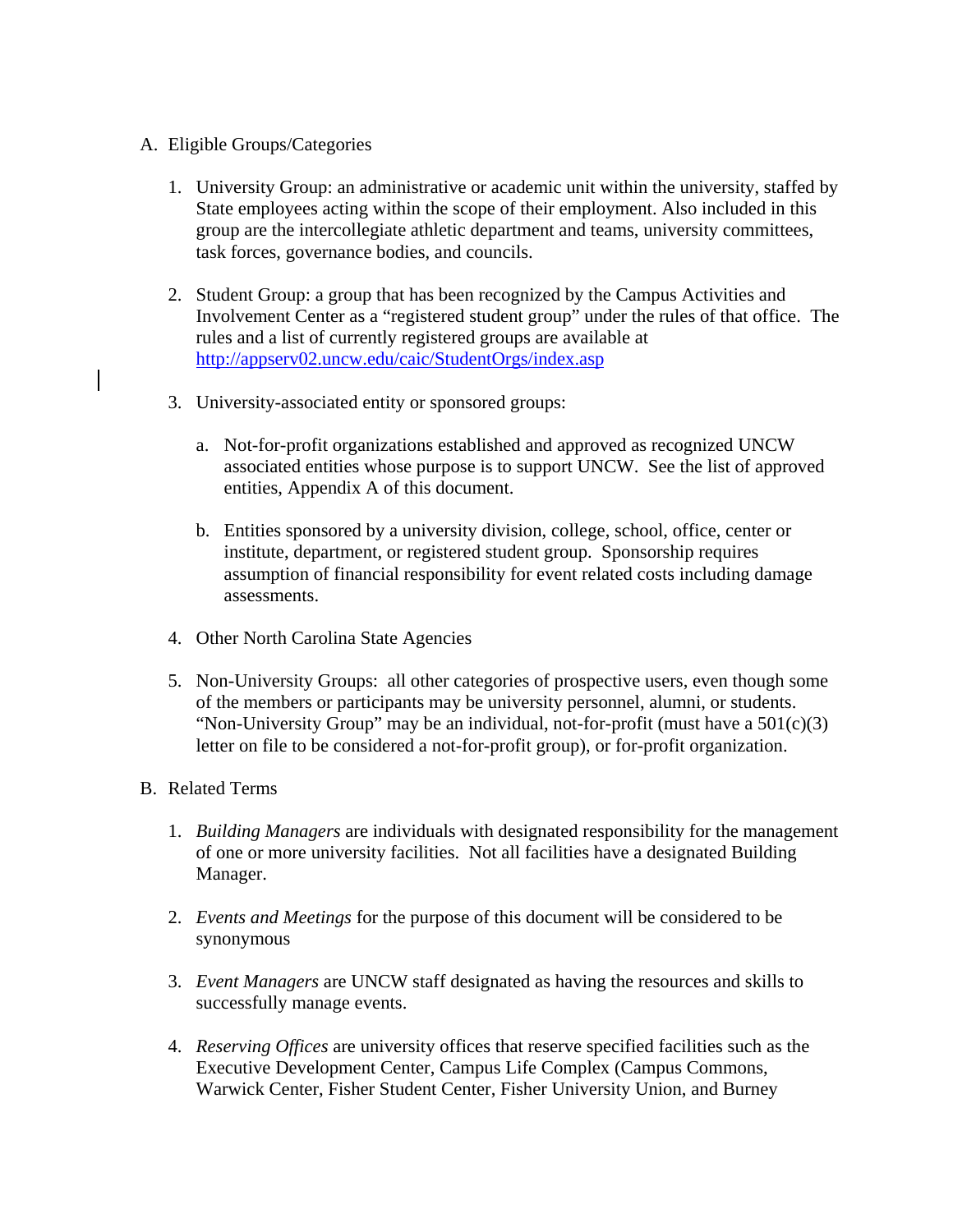Center), the Center for Marine Science, Kenan Auditorium, Trask Coliseum and outdoor spaces. The Reserving Offices also are responsible for confirming reservations, billing, notifying other UNCW service providers of needs such as Catering, Moving Services, UNCW Police, Technology/AV, and Parking. When reservations are confirmed, data will be entered on the comprehensive calendar.

- 5. *Sponsoring Individuals or Organizations* are the persons or groups who request the space and are, therefore, financially responsible for paying fees, deposits, and repair charges for using designated university spaces.
- 6. *UNCW Space Steering Committee* is a standing committee established on an annual basis by the Provost or his/her designee with input from the Vice Chancellors, to ensure representation from all entities involved in reserving and managing spaces for purposes other than classes. The purpose of the committee is to review the policies and fee structures on a regular basis, establish and review scheduling calendars, maintain communication about facilities usage, and consider appeals.
- 7. *University Events and University Related Events* 
	- a. University events carry out the instructional, research and public service mission and strategic goals of the university. University events also include other programs that are regular and normal functions of a UNCW department or student group.
	- b. University related events are events, activities, meetings, conferences, seminars, and programs that involve a university group or a Student Group, and may involve a non-university co-sponsoring organization where the event is consistent with the stated mission of UNCW, as long as no participation fees are charged. **(Note: university faculty and staff cannot use their privilege as UNCW employees to reserve facilities for non-university groups.)**
- 8. *University Events and University Related Events That Charge Fees* 
	- a. Events such as workshops, conferences, seminars, or campus activities that are planned by UNCW departments and/or registered student organizations and may involve a non-university co-sponsoring organization that charges a participation fee.
	- b. Events, meetings, conferences, and other programs that charge a participation fee and are organized by agencies of the State of North Carolina.
- 9. *Non-University Events*

Events or activities organized by a non-university group.

#### **IV. CONDITIONS FOR ALL SPACE SCHEDULING**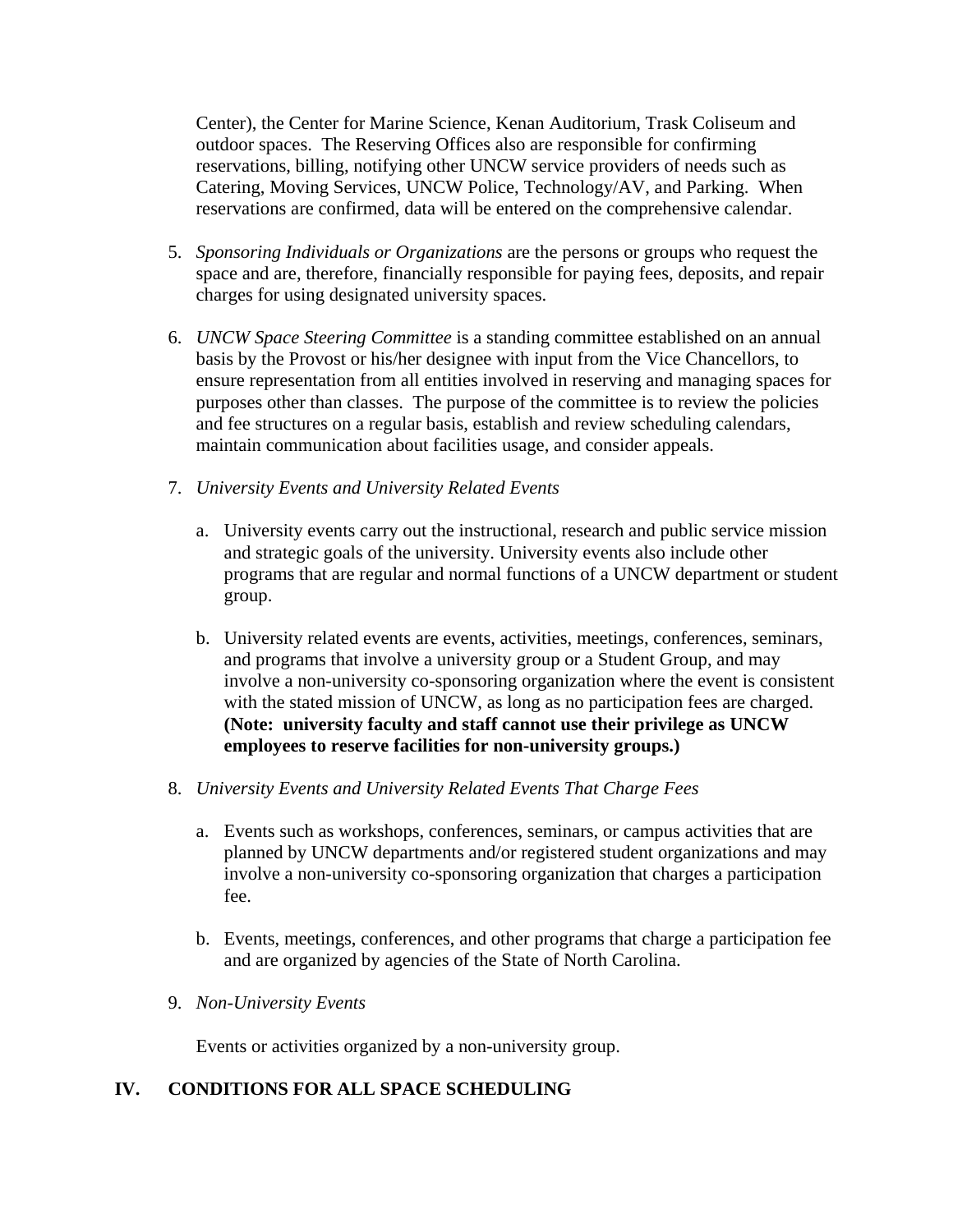- A. Technical services provided by university department will be charged, when applicable, to the responsible organization or individual designated as the contact person. Sample rates can be found at: <http://www.uncw.edu/itsd/services/administrative/SpecialEvents.html>
- B. Depending on the nature of the event or activity, University Police and the Parking Office will be consulted/involved in coordination issues. The Reserving Office is responsible for initiating this contact based on the criteria outlined in the Facilities Use Procedures (see Related Links above).
- C. Where requests are received at the same time from different groups, university groups shall have priority over non-university groups.
- D. University faculty and staff cannot use their privilege as UNCW employees to reserve facilities for non-university groups.
- E. Non-university groups must show advanced proof of insurance in an amount that meets or exceeds current institutional expectations. Proof must be provided in order to receive a final confirmation.
- F. Groups not affiliated with the university who request space to conduct surveys, polls, or similar types of research activities must have their project approved by the Office of Institutional Research or the Institutional Review Board as appropriate.
- G. As a general rule, once space has been reserved and confirmed, groups will not be rescheduled or moved. However, the university reserves the right, at its discretion, to move any group to another facility or reschedule an event to accommodate the needs of groups assigned a higher use priority by this policy or to maintain venue-specific needs or due to safety and/or security reasons.
- H. Dates on which significant university events are scheduled will be unavailable for scheduling of non-university events. Such dates may include, but are not limited to, freshmen move-in, first day of classes, convocation, visitation days, final examinations, and commencement. These dates are posted on the university calendar for each term and are available on the university website.
- I. The University is scheduled to be closed on designated holidays (see link <http://www.uncw.edu/hr/holiday-schedule.html>.) Individual Reserving Offices may choose to accommodate a holiday request based on staffing availability. A holiday premium charge will apply.
- J. Outdoor events with amplification must comply with the local sound ordinance and university policy. Current information is available at [http://www.municode.com/resources/gateway.asp?sid=33&pid=14101](http://library1.municode.com/default-test/home.htm?infobase=14101&doc_action=whatsnew).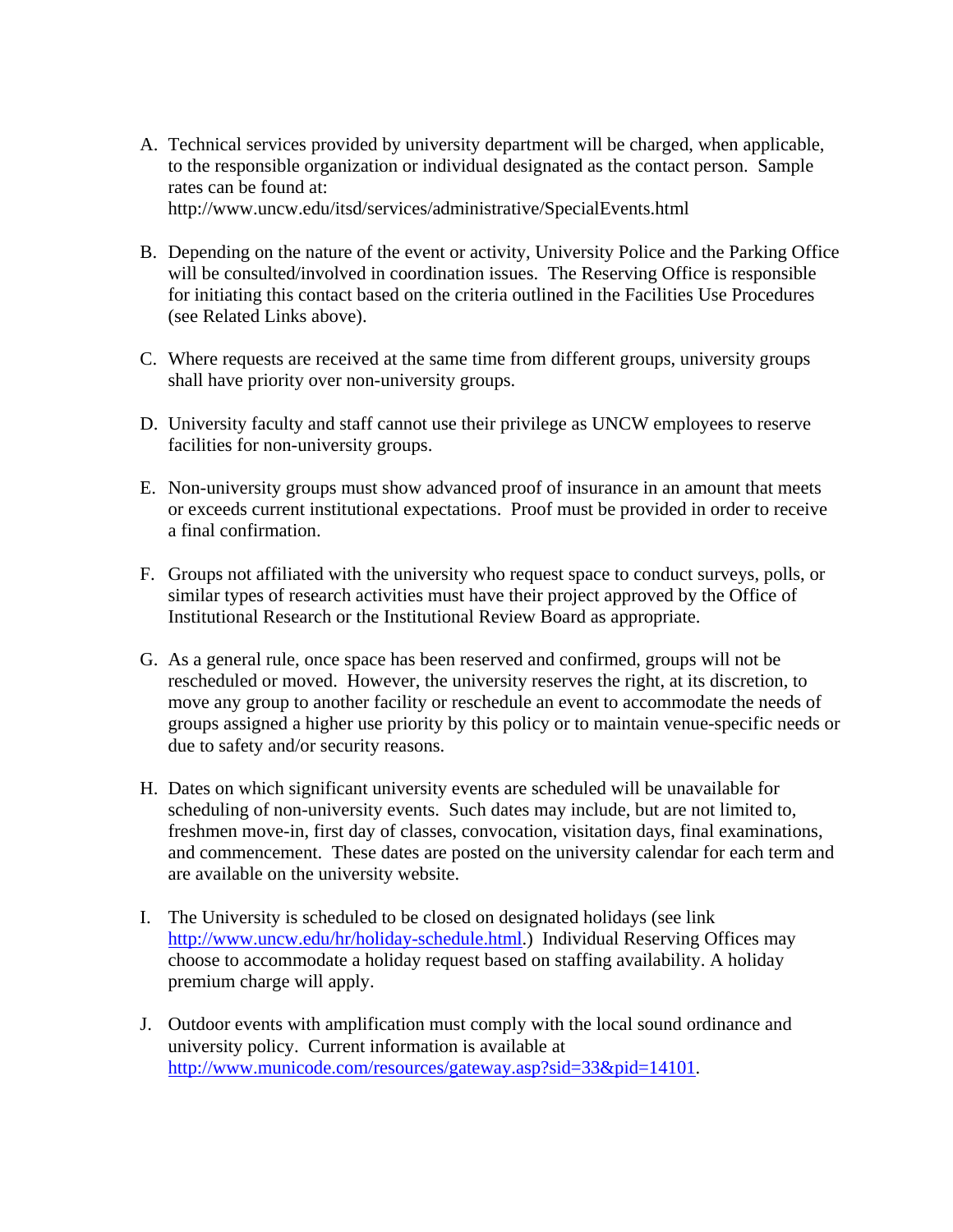K. Grounds for denial of a reservation request are set forth in the Facilities Use Procedures (see Related Links above).

### **V. PRIORITIES**

- A. Academic Space Scheduling
	- 1. The scheduling of academic classes has the *highest* priority in state-funded and stateleased facility space. Other use of university facilities must not interfere with these activities.
	- 2. Priority Categories *Other* than Classes for Academic Space:
		- a. First Priority University Events and University Related Events: academic review sessions, departmental and related committee meetings, English as a Second Language, and Isaac Bear Early College High School.
		- b. Second Priority Other University Department and Student Group Events
		- c. Third Priority University Events and University Related Events That Charge Fees
		- d. Fourth Priority Non-University Events
	- 3. The schedule below lists the earliest date(s) for booking events other than classes for Academic Space:

|               | <b>Fall Semester</b> | <b>Spring Semester</b>                                     | Summer I & II       |
|---------------|----------------------|------------------------------------------------------------|---------------------|
| Priority 1:   |                      | 1st Monday in April 1st Monday in Sept. 1st Monday in Jan. |                     |
| Priority 2&3: | 1st Monday in June   | 1st Monday in Nov                                          | 1st Monday in March |
| Priority 4:   | August               | January                                                    | May                 |

- 4. Weekend events may be scheduled in academic space beyond the current semester if it can be verified that the requested space will not be needed for weekend classes, exams, or graduation exercises. If there is a possibility that the space will be needed for weekend classes or other academic programs, the request will not be confirmed until classes are loaded for the semester in question.
- 5. Limited designated spaces within the following academic facilities are available for use by non-university groups: Leutze Hall, Morton Hall, DeLoach Hall, and Bear Hall. In addition, the Center for Marine Science and Kenan Auditorium are available based on venue-specific rules. These are the only academic spaces available for use by non-university groups.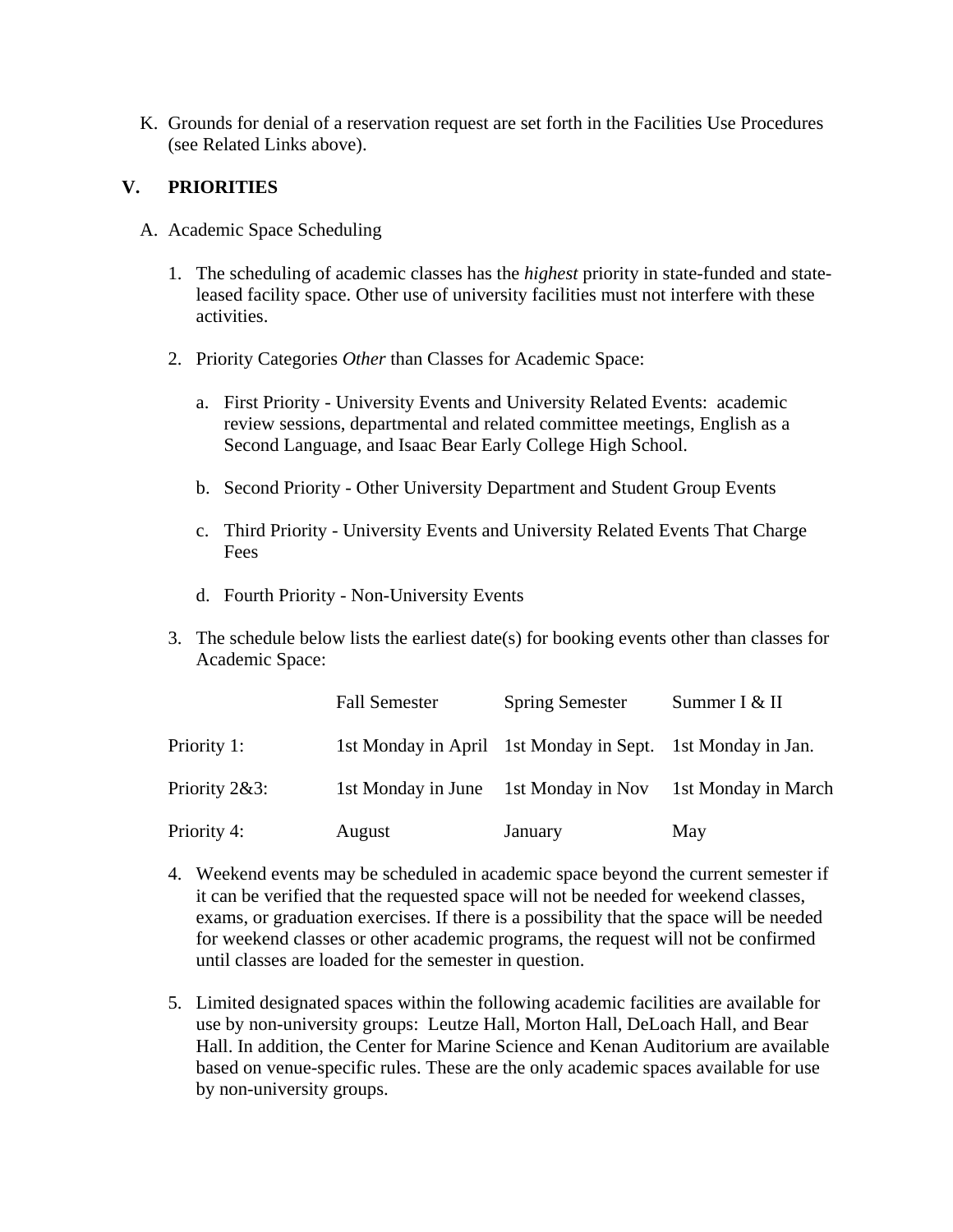- 6. Facility or support fees may apply according to the group's classification and type of event.
- B. Student Affairs Space Scheduling
	- 1. Student Affairs is responsible for scheduling the following facilities: Campus Life Complex (Fisher University Union, Fisher Student Center, Burney Center, Warwick Center, and Campus Commons), Student Recreation Center facilities, and fields and Housing and Residence Life associated spaces.
	- 2. Priority Categories for Student Affairs Space:
		- a. First Priority Student Group and Student Activity Events
		- b. Second Priority University Group Events
		- c. Third Priority University Related or Sponsored Entity Events
		- d. Fourth Priority Non-University Group Events
	- 3. Facility or support fees may apply according to the group's classification and type of event.
	- 4. Building hours and information regarding services can be found at the following links:
		- a. Fisher Student Center, Fisher University Union, and Warwick Center: <http://www.uncw.edu/stuaff/union/index.html>
		- b. Campus Recreation: <http://www.uncw.edu/stuaff/camprec/>
		- c. Housing and Residence Life: <http://www.uncw.edu/stuaff/housing/>
- C. Food Service Space Scheduling & Provision of Food Service in Reserved Spaces
	- 1. All food services must be provided by the university contracted food service provider. No outside food is allowed to be brought into university facilities.
	- 2. Food service facilities available by reservation include the Madeline Suite and Dub's Café. All reservations may be made by contacting Reservation and Event Services in Campus Life. There will be no facility fee charge for these spaces when a group meets a minimum food order requirement.